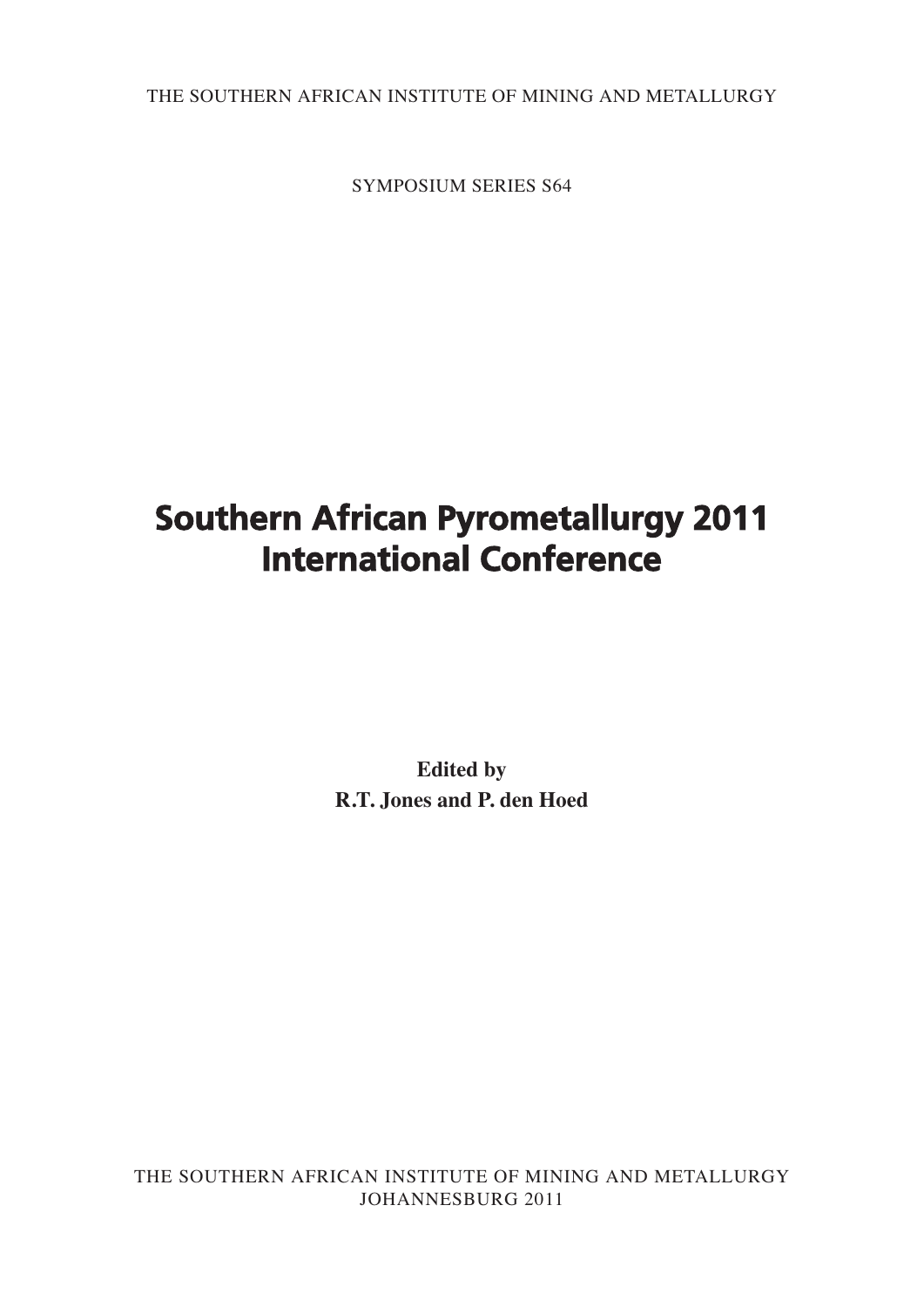## **SAIMM PUBLICATIONS**

### **THE MONOGRAPH SERIES**

- Ml **Lognormal-De Wijsian Geostatistics for Ore Evaluation** (2nd ed 1981) D.G. Krige
- M2 **An Introduction to Geostatistical Methods of Mineral Evaluation** (2nd ed 1981) J.-M.M. Rendu
- M3 **Principles of Flotation** (1982) (3rd imp. 1986) Edited by R.P. King
- M4 **Increased Underground Extraction of Coal** (1982) Edited by C.J. Fauconnier and R.W.O. Kersten
- M5 **Rock Mechanics in Mining Practice** (1983) (3rd imp. 1986) Edited by S. Budavari
- M6 **Assay and Analytical Practice in the South African Mining Industry** (1986) W.C. Lenahan and R. de L. Murray-Smith
- M7 **The Extractive Metallurgy of Gold in South Africa,** 2 volumes (1987) Edited by G.G Stanley
- M8 **Mineral and Metal Extraction An Overview** (1994) L.C. Woollacott and R.H. Eric
- M9 **Rock Fracture and Rockbursts—an illustrative study** (1997) Edited by W.D. Ortlepp

#### **THE SPECIAL PUBLICATIONS SERIES**

- SPI **Proceedings, Underground Transport Symposium** (1986) Edited by R.C.R. Edgar
- SP2 **Backfill in South African Mines** (1988)
- SP3 **Treatment and Re-use of Water in the Minerals Industry** (1989)
- SP4 **COREX Symposium 1990** (1990) Edited by H.M.W. Delport and P.J. Holaschke
- SP5 **Measurement, Control, and Optimization in Mineral Processing** (1994) Edited by H.W. Glen
- SP6 **Handbook on Hard-rock Strata Control** (1994) A.J.S. Spearing
- SP7 **Rock Engineering for underground coal mining** (2002) J. Nielen van der Merwe and Bernard J. Madden
- SP8 **Second Edition: Rock Engineering for underground coal mining** (2010) J. Nielen van der Merwe and Bernard J. Madden

#### **SUPPLEMENT TO THE SAIMM** *JOURNAL*

**The Metals and Minerals Industry in South Africa - Part 1** (1989) Edited by H.W. Glen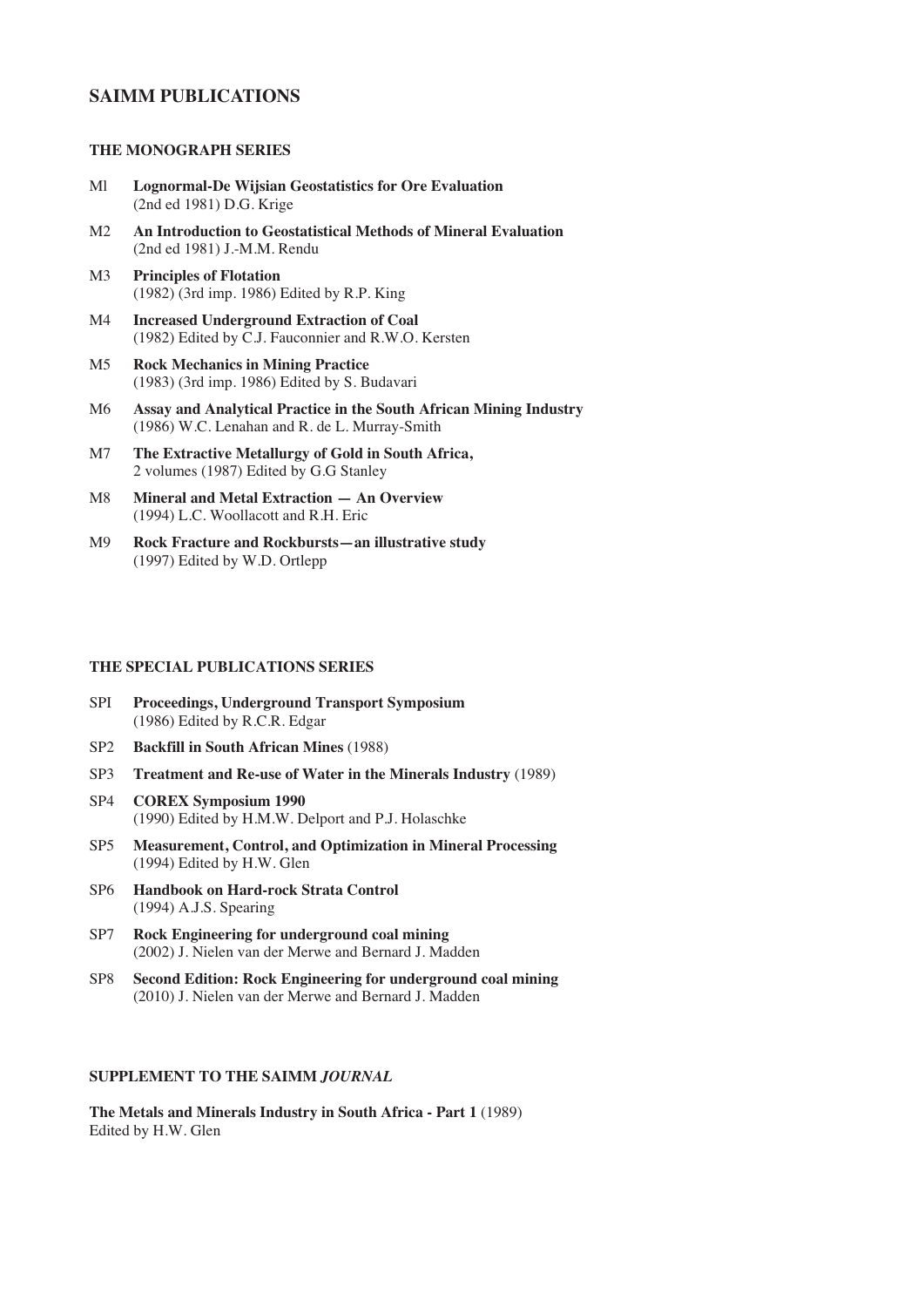#### **THE SYMPOSIUM SERIES**

- S1 **Mathematical Statistics and Computer Applications in Ore Valuation** (1966)
- S2 **Planning Open Pit Mines** (1970) (4th imp.) Edited by P.W.J. van Rensburg
- S3 **Application of Computer Methods in the Mineral Industry** (APCOM 1973) Edited by M.D.G. Salamon
- S4 **Infacon 1974** Edited by H.W. Glen<br>S5 **Proceedings of the 12th CMMI Community**
- Proceedings of the 12th CMMI Congress 2 volumes (1982) Edited by H.W. Glen
- S6 **Rockbursts and Seismicity in Mines** (1984) Edited by N.C. Gay and E.H. Wainwright
- S7 **The Planning and Operation of Open Pit and Strip Mines** (1986) Edited by J.P. Deetlefs
- S8 **GOLD 100: Proceedings of the International Conference on Gold (1986) Volume 1: Gold Mining Technology** Edited by H. Wagner and R.P. King **Volume 2: Extractive Metallurgy of Gold** Edited by C.E. Fivaz and R.P. King **Volume 3: Industrial Uses of Gold** Edited by G. Gafner and R.P. King
- S9 **APCOM 87: Proceedings of the Twentieth International Symposium on the Application of Computers and Mathematics in the Mineral Industries (1987) Volume 1: Mining** Edited by L. Wade, R.W.O. Kersten and J.R. Cutland **Volume 2: Metallurgy** Edited by R.P. King and I.J. Barker
	- **Volume 3: Geostatistics** Edited by I.C. Lemmer, H. Schaum and F.A.G.M. Camisani-Calzolari
- S10 **International Deep Mining Conference (1990)**
	- **Volume 1: Innovations in Metallurgical Plant** Edited by G.A. Brown and P. Smith and **Application of Materials Engineering in the Mining Industry** Edited by B. Metcalfe
		- **Volume 2: Technical Challenges in Deep Level Mining** Edited by D.A.J. Ross-Watt and P.D.K. Robinson
- S11 **Infacon 6 ( Incorporating Incsac) (1992)** Edited by H.W. Glen
- S12 **Massmin 92** Edited by H.W. Glen (out of print)
- S13 **Minefill 93** Edited by H.W. Glen<br>S14 **XVth CMMI Congress Publicat**
- S14 **XVth CMMI Congress Publications (1994)**
- **Volume 1: Mining** Edited by H.W. Glen– **Volume 2: Metals Technology and Extractive Metallurgy (1994)** Edited by H.W. Glen S15 **Surface Mining 1996** Edited by H.W. Glen
- Hidden Wealth (1996) Edited by H.W. Glen
- S17 **Heavy Minerals 1997** Edited by R.E. Robinson
- S18 **The 8th International Platinum Symposium (1998)**
- S19 **Mining in Africa '98**
- S20 **Extraction Metallurgy Africa '98**
- S21 **Sixth International Symposium for Rock Fragmentation by Blasting (1999)**
- S22 **Metallurgy Africa '99**
- S23 **Heavy Minerals 1999** Edited by R.G. Stimson
- S24 **Tunnels under Pressure** Technical Editor T.R. Stacey
- S25 **Mine Hoisting 2000**
- S26 **Coal–The Future (2000)**
- S27 **The Fifth International Symposium on Rockburst and Seismicity in Mines (RaSim 5) (2001)**
- S28 **6th International Symposium on Mine Mechanization and Automation (2001)**
- S29 **XIV International Coal Preparation Congress and Exhibition**
- S30 **Surface Mining 2002—Modern Developments for the New Millennium**
- S31 **IFSA 2002, Industrial Fluidization South Africa**
- S31A **APCOM 2003—Application of Computers and Operations Research in the Minerals Industries**<br>S32 **ISSA/Chamber of Mines Conference—Mines and Quarries: Prevention of Occupational Injury**
- S32 **ISSA/Chamber of Mines Conference—Mines and Quarries: Prevention of Occupational Injury and Disease**
- S33 **ISRM—Technology Roadmap for Rock Mechanics**
- S34 **Heavy Minerals Conference 2003**
- **Safety in Mines Research Institutes (2003)**
- S36 **VII International Conference on Molten Slags, Fluxes & Salts (2004)**
- **Tenth International Ferroalloys Congress INFACONX 2004**
- S37 **Deep and high stress mining 2004**
- S38 **'Platinum adding value' 2004**
- S39 **Base Metals—Southern Africa's response to changing global base metals market dynamics 2005**
- **Strategic versus Tactical approaches in mining 2005**
- S41 **Best practices in rock engineering SARES 2005**
- S42 **IFSA 2005 (Mintek)**
- S43 **Southern African Pyrometallurgy 2006 International Conference**
- S44 **Stability of rock slopes in open pit mining and civil engineering situations**
- S45 **'Platinum Surges Ahead' 2006**
- S46 **Hydraulic Transport of Solids Hydrotransport 17 (2007)**
- S47 **Fourth Southern African Base Metals Conference 'Africa's base metals resurgence'**
- S48 **Heavy Minerals Conference, 2007**
- S49 **Cave Mining Conference, 2007**
- S50 **International Symposium on Lead and Zinc processing Lead & Zinc 2008**
- S51 **Surface Mining 2008**
- S52 **Platinum in transformation 2008**
- S53 **IFSA 2008**
- S54 **Hydrometallurgy Conference 2009**
- S55 **Shotcrete for Africa 2009**
- **Base Metals Conference 2009**
- S57 **Heavy Minerals Conference, 2009**
- S58 **Hard Rock Safe—Safety Conference 2009**
- **Sampling and Blending 2009**
- S60 **World Gold 2009 Conference**
- S61 **Physical Beneficiation Conference 2010**
- S62 **Second Hardrock Safe—Safety Conference 2010**
- S63 **Platinum in Transition 'Boom or Bust' 2010**